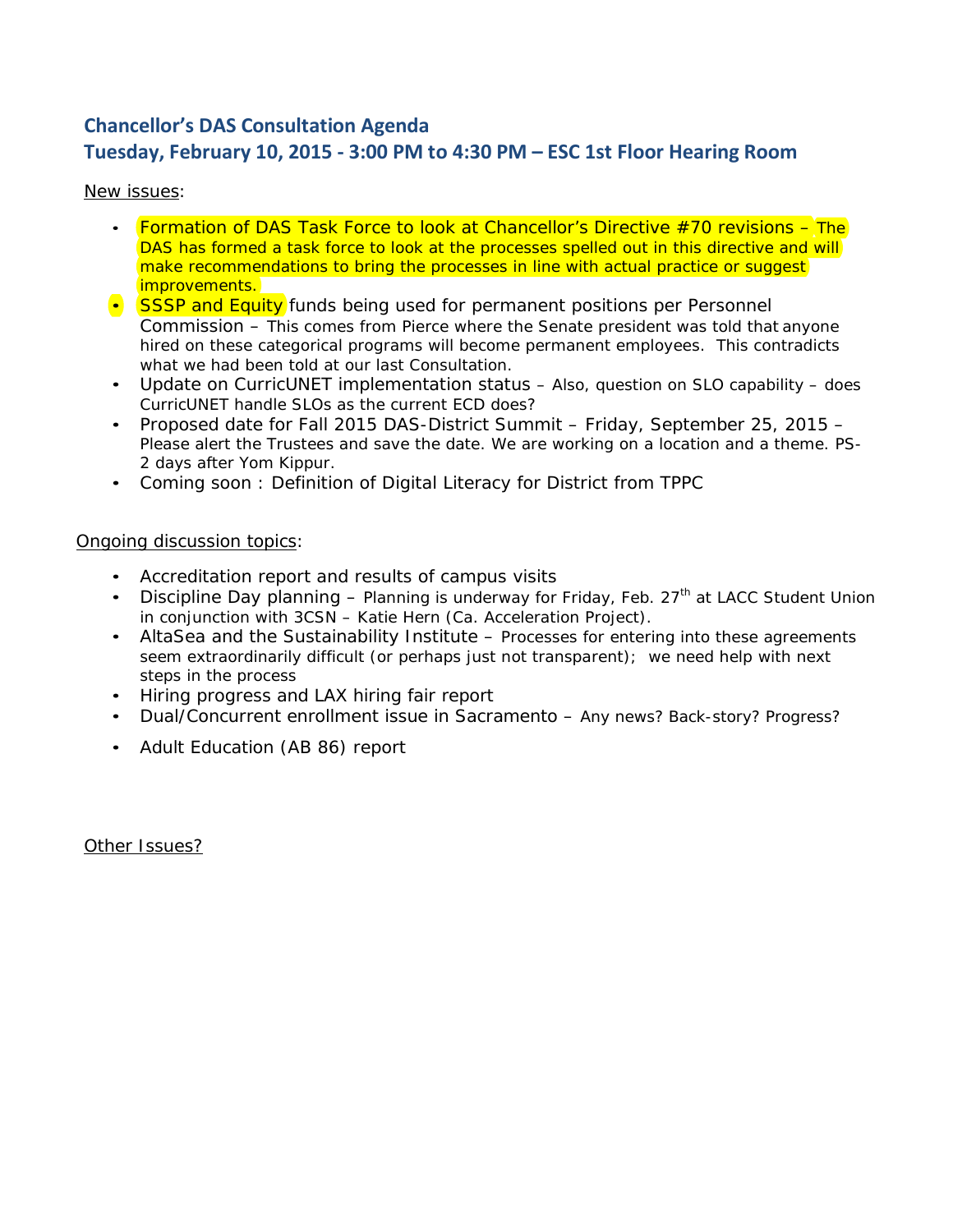# **DAS – LACCD President's Consultation Agenda (Proposed) Monday, April 20, 2015 – 1:30 PM to 3:00 PM – ESC 1st Floor Board Room**

District-wide efforts

### **Curriculum**

Standard curricula, course numbering, units & hours

#### Assessment

Reciprocity of cut-scores and inter-campus prerequisites

### Online Education

Single course management system for local and state-wide use Participation in the state-wide online curriculum

### **SSSP Counseling & Advising**

Moving the needle – from one-on-one to appropriate group counseling Recording formal faculty contact in discipline-specific student advising

Other items ?